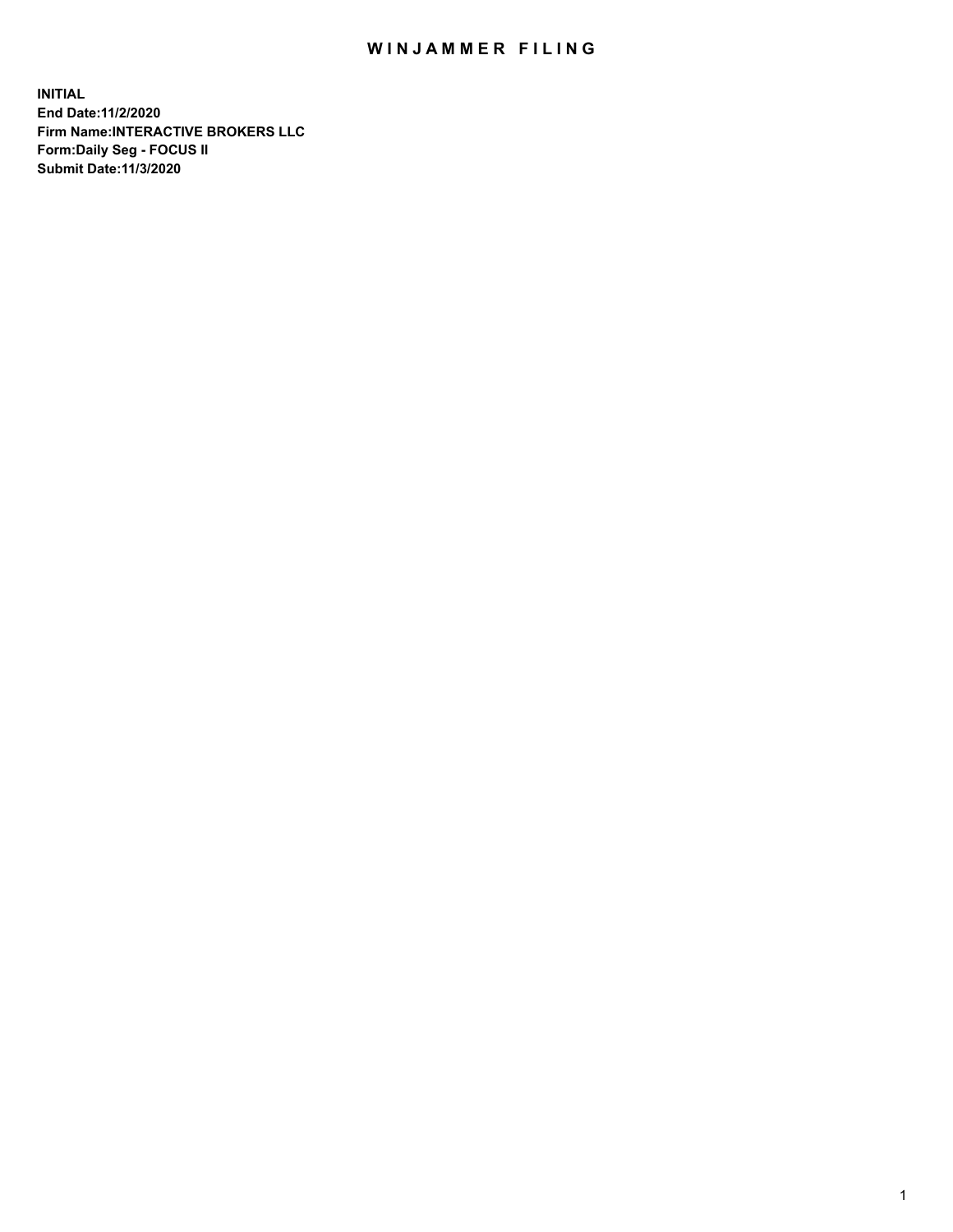**INITIAL End Date:11/2/2020 Firm Name:INTERACTIVE BROKERS LLC Form:Daily Seg - FOCUS II Submit Date:11/3/2020 Daily Segregation - Cover Page**

| Name of Company                                                                                                                                                                                                                                                                                                               | <b>INTERACTIVE BROKERS LLC</b>                                                   |
|-------------------------------------------------------------------------------------------------------------------------------------------------------------------------------------------------------------------------------------------------------------------------------------------------------------------------------|----------------------------------------------------------------------------------|
| <b>Contact Name</b>                                                                                                                                                                                                                                                                                                           | James Menicucci                                                                  |
| <b>Contact Phone Number</b>                                                                                                                                                                                                                                                                                                   | 203-618-8085                                                                     |
| <b>Contact Email Address</b>                                                                                                                                                                                                                                                                                                  | jmenicucci@interactivebrokers.c<br>om                                            |
| FCM's Customer Segregated Funds Residual Interest Target (choose one):<br>a. Minimum dollar amount: ; or<br>b. Minimum percentage of customer segregated funds required:% ; or<br>c. Dollar amount range between: and; or<br>d. Percentage range of customer segregated funds required between:% and%.                        | <u>0</u><br>$\overline{\mathbf{0}}$<br>155,000,000 245,000,000<br>0 <sub>0</sub> |
| FCM's Customer Secured Amount Funds Residual Interest Target (choose one):<br>a. Minimum dollar amount: ; or<br>b. Minimum percentage of customer secured funds required:%; or<br>c. Dollar amount range between: and; or<br>d. Percentage range of customer secured funds required between:% and%.                           | <u>0</u><br>$\overline{\mathbf{0}}$<br>80,000,000 120,000,000<br>0 <sub>0</sub>  |
| FCM's Cleared Swaps Customer Collateral Residual Interest Target (choose one):<br>a. Minimum dollar amount: ; or<br>b. Minimum percentage of cleared swaps customer collateral required:%; or<br>c. Dollar amount range between: and; or<br>d. Percentage range of cleared swaps customer collateral required between:% and%. | <u>0</u><br>$\underline{\mathbf{0}}$<br>0 <sub>0</sub><br>0 <sub>0</sub>         |

Attach supporting documents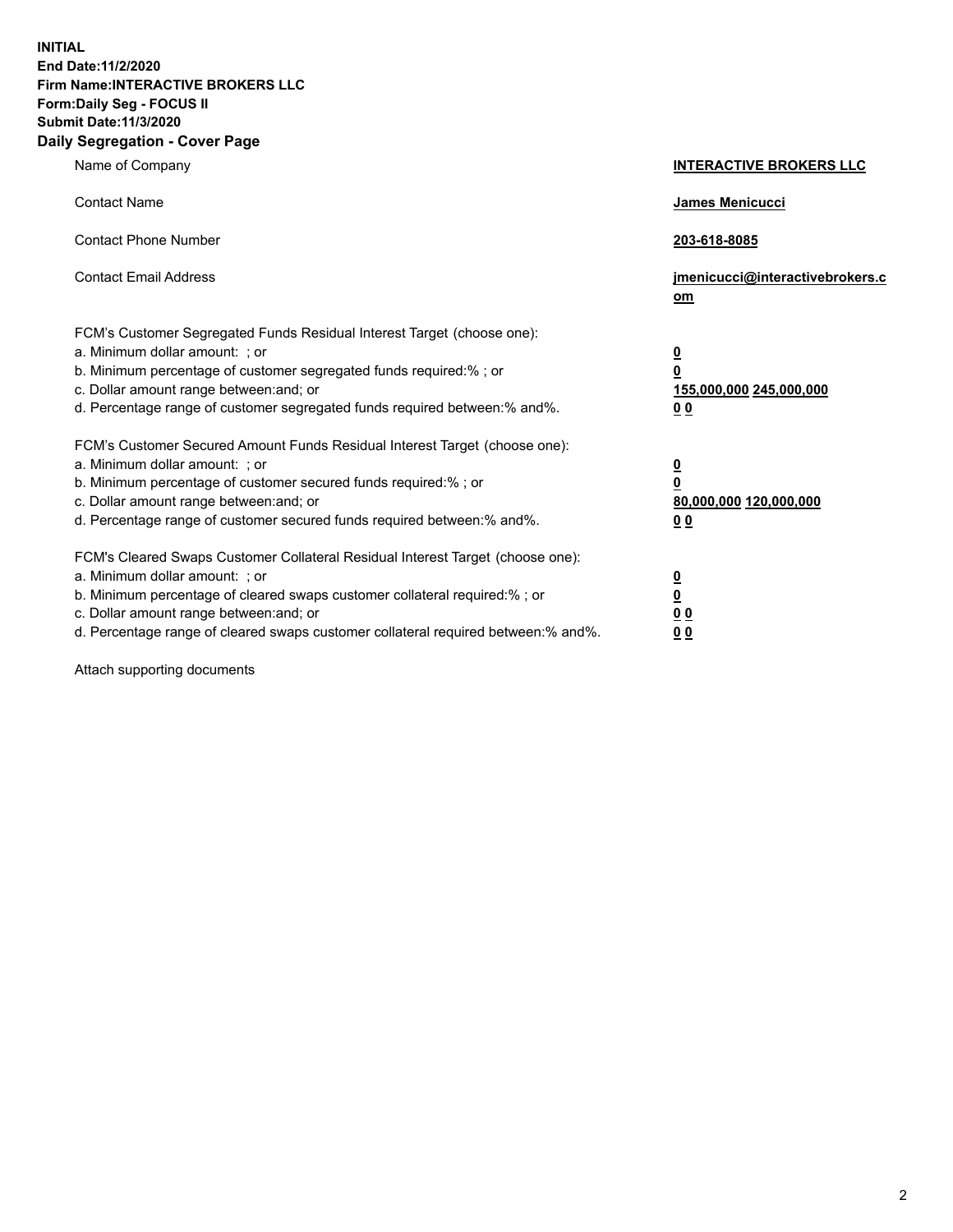**INITIAL End Date:11/2/2020 Firm Name:INTERACTIVE BROKERS LLC Form:Daily Seg - FOCUS II Submit Date:11/3/2020 Daily Segregation - Secured Amounts**

|     | Daily Segregation - Secured Amounts                                                         |                                                   |
|-----|---------------------------------------------------------------------------------------------|---------------------------------------------------|
|     | Foreign Futures and Foreign Options Secured Amounts                                         |                                                   |
|     | Amount required to be set aside pursuant to law, rule or regulation of a foreign            | $0$ [7305]                                        |
|     | government or a rule of a self-regulatory organization authorized thereunder                |                                                   |
| 1.  | Net ledger balance - Foreign Futures and Foreign Option Trading - All Customers             |                                                   |
|     | A. Cash                                                                                     | 564,749,954 [7315]                                |
|     | B. Securities (at market)                                                                   | $0$ [7317]                                        |
| 2.  | Net unrealized profit (loss) in open futures contracts traded on a foreign board of trade   | -13,822,062 [7325]                                |
| 3.  | Exchange traded options                                                                     |                                                   |
|     | a. Market value of open option contracts purchased on a foreign board of trade              | 3,887,044 [7335]                                  |
|     | b. Market value of open contracts granted (sold) on a foreign board of trade                | -1,919,065 [7337]                                 |
| 4.  | Net equity (deficit) (add lines 1. 2. and 3.)                                               | 552,895,871 [7345]                                |
| 5.  | Account liquidating to a deficit and account with a debit balances - gross amount           | 4,894 [7351]                                      |
|     | Less: amount offset by customer owned securities                                            | 0 [7352] 4,894 [7354]                             |
| 6.  | Amount required to be set aside as the secured amount - Net Liquidating Equity              | 552,900,765 [7355]                                |
|     | Method (add lines 4 and 5)                                                                  |                                                   |
| 7.  | Greater of amount required to be set aside pursuant to foreign jurisdiction (above) or line | 552,900,765 [7360]                                |
|     | 6.                                                                                          |                                                   |
|     | FUNDS DEPOSITED IN SEPARATE REGULATION 30.7 ACCOUNTS                                        |                                                   |
| 1.  | Cash in banks                                                                               |                                                   |
|     | A. Banks located in the United States                                                       |                                                   |
|     | B. Other banks qualified under Regulation 30.7                                              | 24,649,311 [7500]<br>0 [7520] 24,649,311 [7530]   |
| 2.  | <b>Securities</b>                                                                           |                                                   |
|     | A. In safekeeping with banks located in the United States                                   |                                                   |
|     | B. In safekeeping with other banks qualified under Regulation 30.7                          | 499,942,000 [7540]<br>0 [7560] 499,942,000 [7570] |
| 3.  | Equities with registered futures commission merchants                                       |                                                   |
|     | A. Cash                                                                                     | $0$ [7580]                                        |
|     | <b>B.</b> Securities                                                                        | $0$ [7590]                                        |
|     |                                                                                             | $0$ [7600]                                        |
|     | C. Unrealized gain (loss) on open futures contracts<br>D. Value of long option contracts    | $0$ [7610]                                        |
|     | E. Value of short option contracts                                                          |                                                   |
| 4.  |                                                                                             | 0 [7615] 0 [7620]                                 |
|     | Amounts held by clearing organizations of foreign boards of trade<br>A. Cash                |                                                   |
|     |                                                                                             | $0$ [7640]                                        |
|     | <b>B.</b> Securities                                                                        | $0$ [7650]                                        |
|     | C. Amount due to (from) clearing organization - daily variation                             | $0$ [7660]                                        |
|     | D. Value of long option contracts                                                           | $0$ [7670]                                        |
|     | E. Value of short option contracts                                                          | 0 [7675] 0 [7680]                                 |
| 5.  | Amounts held by members of foreign boards of trade                                          |                                                   |
|     | A. Cash                                                                                     | 165,293,447 [7700]                                |
|     | <b>B.</b> Securities                                                                        | $0$ [7710]                                        |
|     | C. Unrealized gain (loss) on open futures contracts                                         | -8,638,016 [7720]                                 |
|     | D. Value of long option contracts                                                           | 3,887,044 [7730]                                  |
|     | E. Value of short option contracts                                                          | -1,919,065 [7735] 158,623,410                     |
|     |                                                                                             | $[7740]$                                          |
| 6.  | Amounts with other depositories designated by a foreign board of trade                      | $0$ [7760]                                        |
| 7.  | Segregated funds on hand                                                                    | $0$ [7765]                                        |
| 8.  | Total funds in separate section 30.7 accounts                                               | 683,214,721 [7770]                                |
| 9.  | Excess (deficiency) Set Aside for Secured Amount (subtract line 7 Secured Statement         | 130,313,956 [7380]                                |
|     | Page 1 from Line 8)                                                                         |                                                   |
| 10. | Management Target Amount for Excess funds in separate section 30.7 accounts                 | 80,000,000 [7780]                                 |
| 11. | Excess (deficiency) funds in separate 30.7 accounts over (under) Management Target          | 50,313,956 [7785]                                 |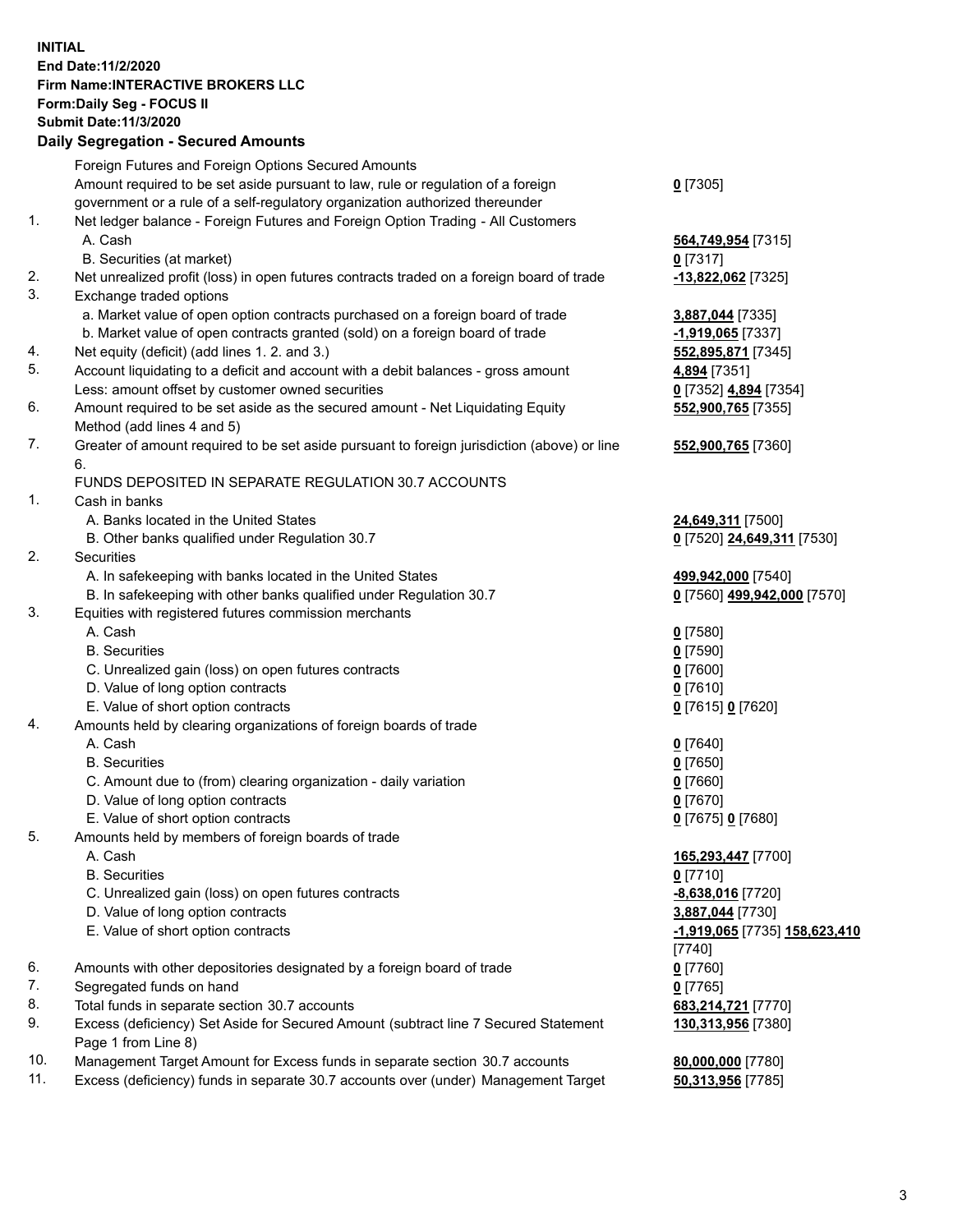**INITIAL End Date:11/2/2020 Firm Name:INTERACTIVE BROKERS LLC Form:Daily Seg - FOCUS II Submit Date:11/3/2020 Daily Segregation - Segregation Statement** SEGREGATION REQUIREMENTS(Section 4d(2) of the CEAct) 1. Net ledger balance A. Cash **5,587,890,773** [7010] B. Securities (at market) **0** [7020] 2. Net unrealized profit (loss) in open futures contracts traded on a contract market **-66,241,310** [7030] 3. Exchange traded options A. Add market value of open option contracts purchased on a contract market **310,975,979** [7032] B. Deduct market value of open option contracts granted (sold) on a contract market **-291,145,463** [7033] 4. Net equity (deficit) (add lines 1, 2 and 3) **5,541,479,979** [7040] 5. Accounts liquidating to a deficit and accounts with debit balances - gross amount **6,186,355** [7045] Less: amount offset by customer securities **0** [7047] **6,186,355** [7050] 6. Amount required to be segregated (add lines 4 and 5) **5,547,666,334** [7060] FUNDS IN SEGREGATED ACCOUNTS 7. Deposited in segregated funds bank accounts A. Cash **1,412,904,545** [7070] B. Securities representing investments of customers' funds (at market) **2,326,265,230** [7080] C. Securities held for particular customers or option customers in lieu of cash (at market) **0** [7090] 8. Margins on deposit with derivatives clearing organizations of contract markets A. Cash **9,318,328** [7100] B. Securities representing investments of customers' funds (at market) **1,969,936,036** [7110] C. Securities held for particular customers or option customers in lieu of cash (at market) **0** [7120] 9. Net settlement from (to) derivatives clearing organizations of contract markets **18,166,331** [7130] 10. Exchange traded options A. Value of open long option contracts **310,822,810** [7132] B. Value of open short option contracts **-291,109,239** [7133] 11. Net equities with other FCMs A. Net liquidating equity **0** [7140] B. Securities representing investments of customers' funds (at market) **0** [7160] C. Securities held for particular customers or option customers in lieu of cash (at market) **0** [7170] 12. Segregated funds on hand **0** [7150] 13. Total amount in segregation (add lines 7 through 12) **5,756,304,041** [7180] 14. Excess (deficiency) funds in segregation (subtract line 6 from line 13) **208,637,707** [7190] 15. Management Target Amount for Excess funds in segregation **155,000,000** [7194]

16. Excess (deficiency) funds in segregation over (under) Management Target Amount Excess

**53,637,707** [7198]